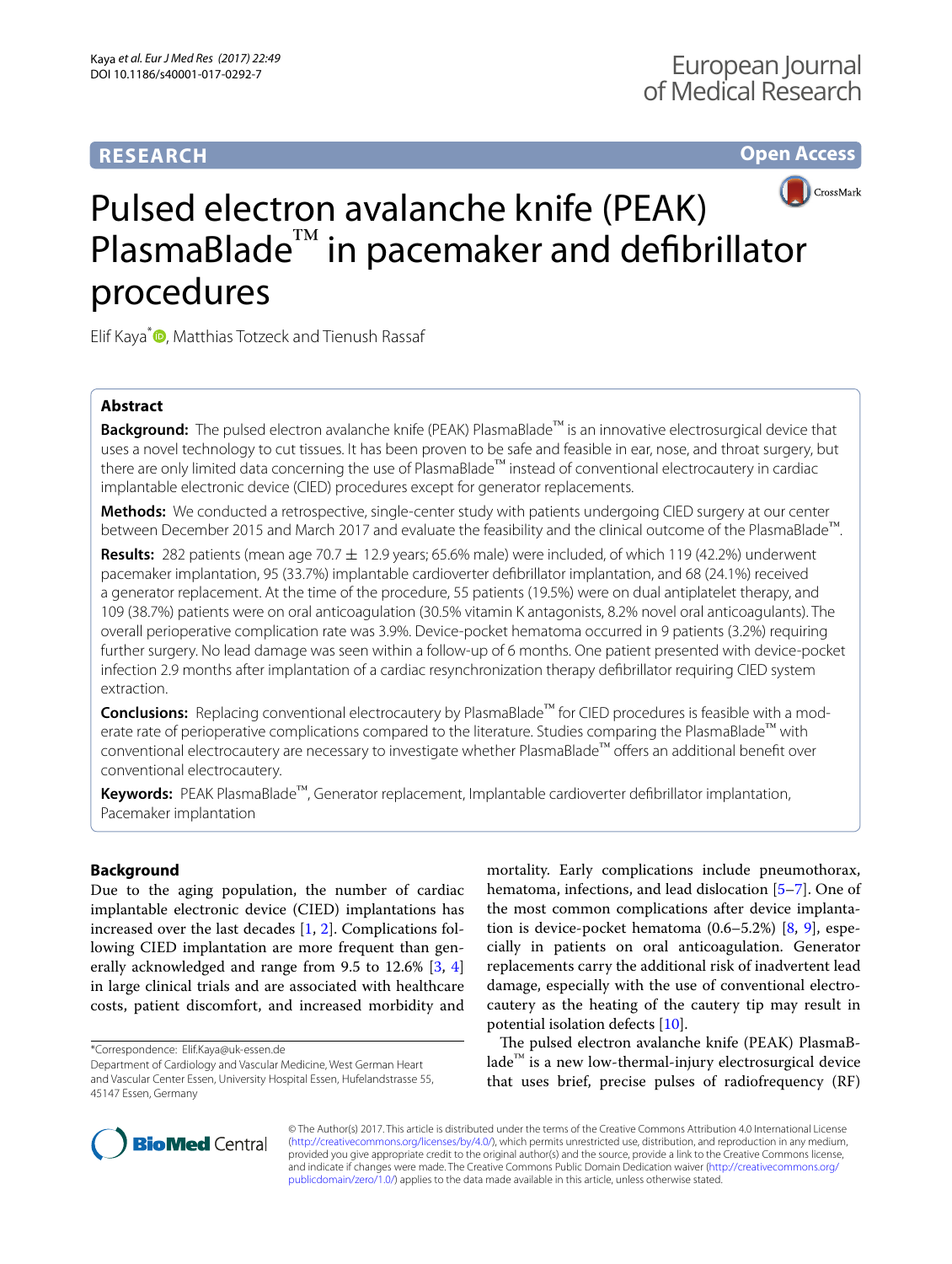energy to cut and coagulate soft tissue. PEAK PlasmaB $l$ ade<sup>™</sup> device allows touching the leads directly with the tip of the PlasmaBlade™ and to cut off all the tissue which is covering the leads. The precision of cutting and coagulation is controlled by the surgeon by adjusting the power level. The soft tissue dissection device of PEAK PlasmaBlade<sup>™</sup> has been widely applied in ear, nose, and throat (ENT) procedures and is considered to provide scalpel-like cutting precision and bleeding control while producing less tissue injury and minimal scar formation [[11\]](#page-4-8). Thermal injury depth, inflammatory response, and scar width appear to be reduced upon PlasmaBlade™ incisions in comparison to conventional electrocautery [[12\]](#page-4-9). Thus, PlasmaBlade<sup>™</sup> may provide significant advantages in wound healing. With respect to CIED surgery, the use of PlasmaBlade™ might accelerate wound healing and thereby reduce the rate of infections. In addition, there is no risk of lead damage during generator replacement compared to conventional electrocautery [\[13](#page-4-10)].

The aim of this study was to evaluate the feasibility and clinical outcome of the PEAK PlasmaBlade<sup>™</sup> in patients undergoing all types of CIED surgery in our center.

#### **Methods**

## **Study design**

From December 2015 to March 2017, patients undergoing pacemaker (PM), implantable cardioverter defbrillator (ICD) implantation, and generator replacements at our center were included in this retrospective observational study. The study was conducted in compliance to the Declaration of Helsinki, and the research protocol was approved by the Ethics Committee of the Medical Faculty of the University of Essen. According to the institutional review board and the retrospective design of the study, a written informed consent of the participants was not required.

#### **Procedures**

CIED surgery was performed under conscious sedation with local anesthesia. All procedures were performed using the PEAK PlasmaBlade™ (Medtronic Inc., Minneapolis, MN, USA). We normally used PlasmaBlade™ CUT 5 and COAG 6 mode. Conventional electrocautery was not used. Novel oral anticoagulants (NOACs) were stopped at least 48 h before the procedure and were restarted 48 h after the procedure. In patients treated with vitamin K antagonist (VKA), VKA was continued with a target international normalized ratio (INR) between 2.0 and 3.0 on the day of surgery. In case of interruption of VKA, patients received bridging therapy with intravenous heparin. Heparin was reinitiated 24 h after the procedure and continued until a therapeutic INR was achieved. Intravenous heparin was preferred over low-molecular-weight heparin. Antiplatelet therapy was not stopped. All procedures were performed by a single experienced operator (E.K.). The preferred access for lead implantation was the vena cephalica. In case of a failed cephalic approach, a subclavian vein puncture was performed.

Complications were divided into infectious complications (superfcial infections, pocket infections, and systemic infections requiring complete device extraction), lead damages during device replacement resulting in generator or lead malfunction requiring re-operation, device-pocket hematomas, as well as death from any cause within 30 days. Device-pocket hematoma was defned as hematoma requiring further surgery and resulting in prolongation of hospitalization. Prolongation of hospitalization was defned as extended hospitalization for at least 24 h after the index surgical procedure, primarily due to hematoma. Daily assessment of the device pocket and wound examination were performed until the patient was discharged from the hospital. Followup visits (including wound assessment) were scheduled 4 weeks, 3, and 6 months after the procedure regardless of the type of CIED surgery in our outpatient clinic.

#### **Statistical analysis**

Baseline characteristics, procedure-related data, procedure-related complications, and follow-up date were recorded into a database. Statistical analyses were performed using SPSS statistical software version 23.0.02 (IBM SPSS Statistics for Mac, Version 23.0.02. Armonk, NY: IBM Corp). Continuous variables are expressed as mean  $\pm$  standard deviation in case of normal distribution, as median and interquartile range in the case of other distribution. Categorical variables are summarized as counts and percentage. Since this was an exploratory analysis, no adjustment for multiple testing was applied.

### **Results**

#### **Patient and device characteristics**

282 patients presented for CIED surgery between October 2015 and March 2017. 119 patients underwent PM implantation (27 single-chamber PMs, 79 dual-chamber PMs, 13 CRT-PMs), 95 patients ICD implantation (49 single-chamber ICDs, 15 dual-chamber ICD, 29 CRT-ICDs, 2 subcutaneous ICDs), and 68 patients received a generator replacement (27 pacemaker and 41 ICD generator replacements) (Table [1](#page-2-0)). Mean patient age was 70.7  $\pm$  13.9 and 185 (66%) patients were male. Mean ejection fraction (EF) was  $39 \pm 13$ %. Dilative cardiomyopathy was present in 41 (15%) patients, ischemic cardiomyopathy in 40 (14%), and hypertrophic cardiomyopathy 3 (1%) patients. Forty-two (15%) patients had prior cardiac surgery. Nearly half of the patients ( $n = 135, 48\%$ ) had a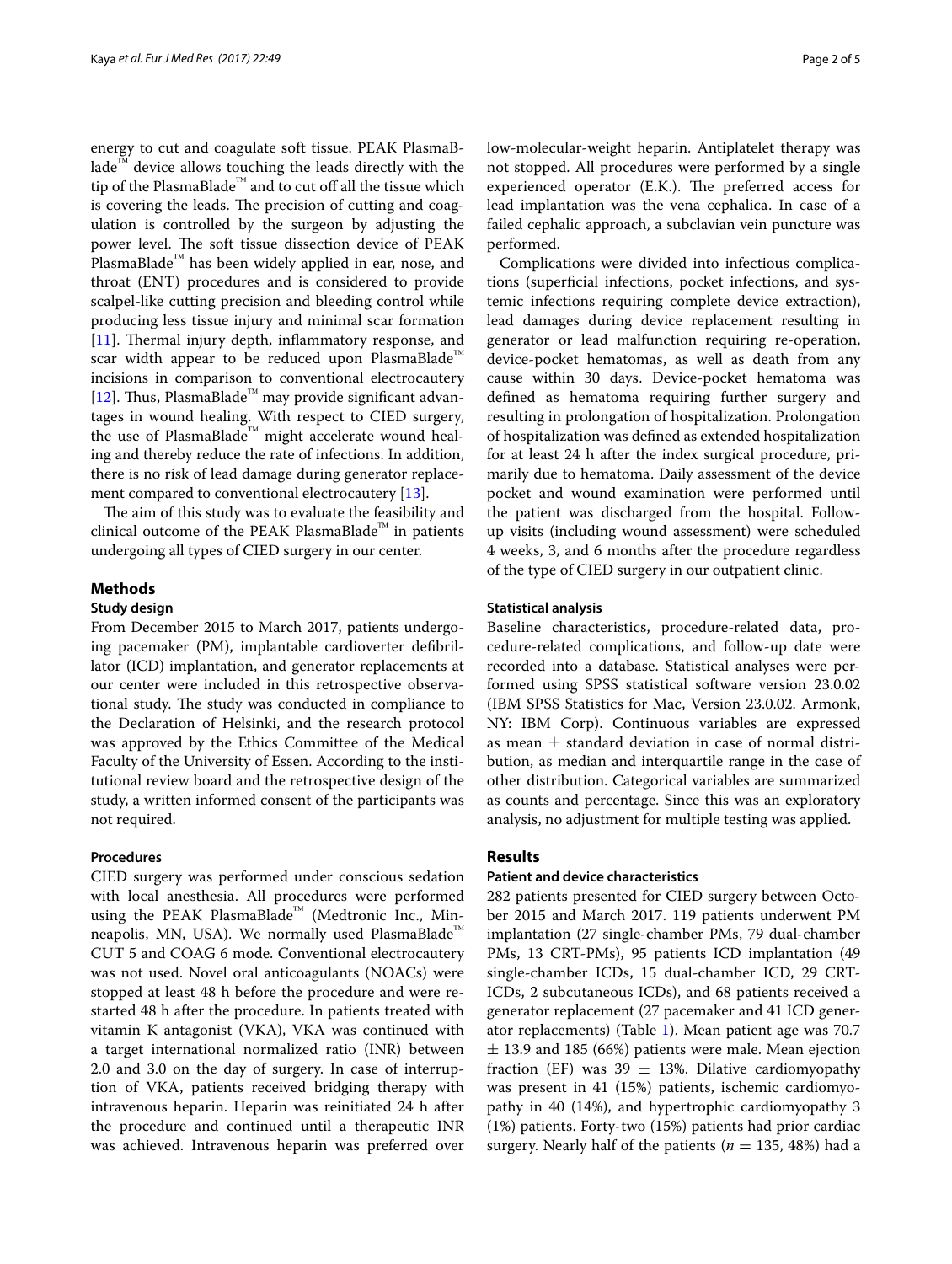## <span id="page-2-0"></span>**Table 1 List of CIED procedures**

|                           | n (%)     |
|---------------------------|-----------|
| Pacemaker implantations   |           |
| Single chamber (VVI-PM)   | 27(9.6)   |
| Dual chamber (DDD-PM)     | 79 (28.0) |
| CRT-PM                    | 13(4.6)   |
| ICD implantations         |           |
| Single chamber (VVI-ICD)  | 49 (17.4) |
| Dual chamber (DDD-ICD)    | 15(5.3)   |
| CRT-ICD                   | 29(10.3)  |
| Subcutaneous ICD (S-ICD)  | 2(0.7)    |
| Generator replacements    | 68 (24.1) |
| PM generator replacement  | 27(9.6)   |
| ICD generator replacement | 41 (14.5) |

 $\overline{a}$ 

*PM* pacemaker, *ICD* implantable cardioverter defbrillator, *CRT* cardiac resynchronization therapy

history of atrial fibrillation. Therefore, a majority of the patients underwent CIED implantation on oral anticoagulation (Table [2\)](#page-2-1). Eighty-six patients (30.5%) were treated with VKA, and 23 (8.2%) patients were on NOAC therapy. Among the NOACs, Apixaban was most frequently used followed by Rivaroxaban. Six patients underwent the procedure on triple anticoagulation, and 55 patients on dual antiplatelet therapy (DAPT). Baseline characteristics of the patients are listed in Table [3](#page-2-2).

#### **Procedural data**

The mean overall procedure duration (time from first skin incision until the end of surgery) was  $60.1 \pm 49.3$  min ranging from a minimum of 8 min for a simple PM generator replacement and a maximum of 320 min for a CRT implantation. The mean postoperative hospital stay of the patients treated with PlasmaBlade<sup>™</sup> was  $5.7 \pm 4.0$  days.

Complications occurred in 11 (3.9%) patients. Of these, 2 (1 pneumothorax and 1 atrial lead dislodgement)

<span id="page-2-1"></span>**Table 2 Peri-interventional anticoagulation**

| Anticoagulation  | n (%)     |
|------------------|-----------|
| VKA <sup>a</sup> | 87 (30.9) |
| <b>NOAC</b>      | 15(5.3)   |
| Rivaroxaban      | 8(2.8)    |
| Fdoxaban         | 2(0.7)    |
| Apixaban         | 15(5.3)   |
| Dabigatran       | 0(0)      |
| <b>DAPT</b>      | 55 (19.5) |
| Triple therapy   | 6(2.1)    |

*VKA* vitamin K antagonist, *DAPT* dual antiplatelet therapy, *NOAC* novel oral anticoagulant

<sup>a</sup> Mean INR of patients on VKA at the time of the procedure was  $1.51 \pm 0.37$ 

<span id="page-2-2"></span>

|                         |  | Table 3 Baseline demographic and clinical characteristics |
|-------------------------|--|-----------------------------------------------------------|
| of the study population |  |                                                           |

| <b>Patients</b>                     | $n = 282$  |
|-------------------------------------|------------|
| Demographics                        |            |
| Age, years                          | $71 + 13$  |
| Male sex, $n$ $(\%)$                | 185 (65.6) |
| Body mass index (kg/m <sup>2)</sup> | $27 + 5$   |
| Medical history                     |            |
| $DCM, n$ (%)                        | 41 (14.2)  |
| $ICM, n$ (%)                        | 40 (14.2)  |
| $HCM, n$ (%)                        | 3(1)       |
| CABG, n <sub>(</sub> %)             | 42 (14.9)  |
| Ejection fraction (%)               | $39 + 6$   |
| Atrial fibrillation, n (%)          | 135 (48.0) |
| Renal insufficiency, n (%)          | 79 (28.0)  |
| Diabetes, n (%)                     | 73 (25.9)  |

*DCM* dilatative cardiomyopathy, *ICM* ischemic cardiomyopathy, *HCM* hypertrophic cardiomyopathy, *CABG* coronary artery bypass graft surgery

complications were seen within 24 h after the index procedure. Nine patients (3.2%) developed a signifcant device-pocket hematoma requiring surgical intervention. Of note all device-pocket hematomas developed 48 h after surgery. Seven of these patients (77.8%) were on oral anticoagulation (5 VKA, 2 NOACs), 2 patients were on DAPT. INR at the time of the index surgery was  $1.62 \pm 0.45$ . Only 1 patient underwent CIED surgery on uninterrupted VKA. No blood transfusion was needed. One pocket infection (0.35%) requiring complete device and lead extraction was seen. There were no damaged leads that had to be replaced after the index procedure or within the 6-month follow-up. One patient died within 30 days, which was not related to the CIED procedure. A detailed list of all complications is provided in Table [4.](#page-3-1)

## **Discussion**

PlasmaBlade<sup>™</sup> is a promising novel surgical tool that provides atraumatic, scalpel-like cutting precision and electrosurgical-like hemostasis, resulting in minimal bleeding, tissue injury, and scar formation. Acute ther-mal injury depth was reduced by 74% [\[12](#page-4-9)]. PlasmaBlade<sup>™</sup> incisions demonstrated reduced infammatory response and scar width in healing skin compared with conventional electrocautery or scissors. Within the context of CIED surgery, PlasmaBlade™ might therefore provide clinically meaningful advantages over conventional electrocautery by accelerating the healing process, reducing the risk of infection and avoiding inadvertent lead damage. This again may lower overall hospital costs compared to conventional techniques.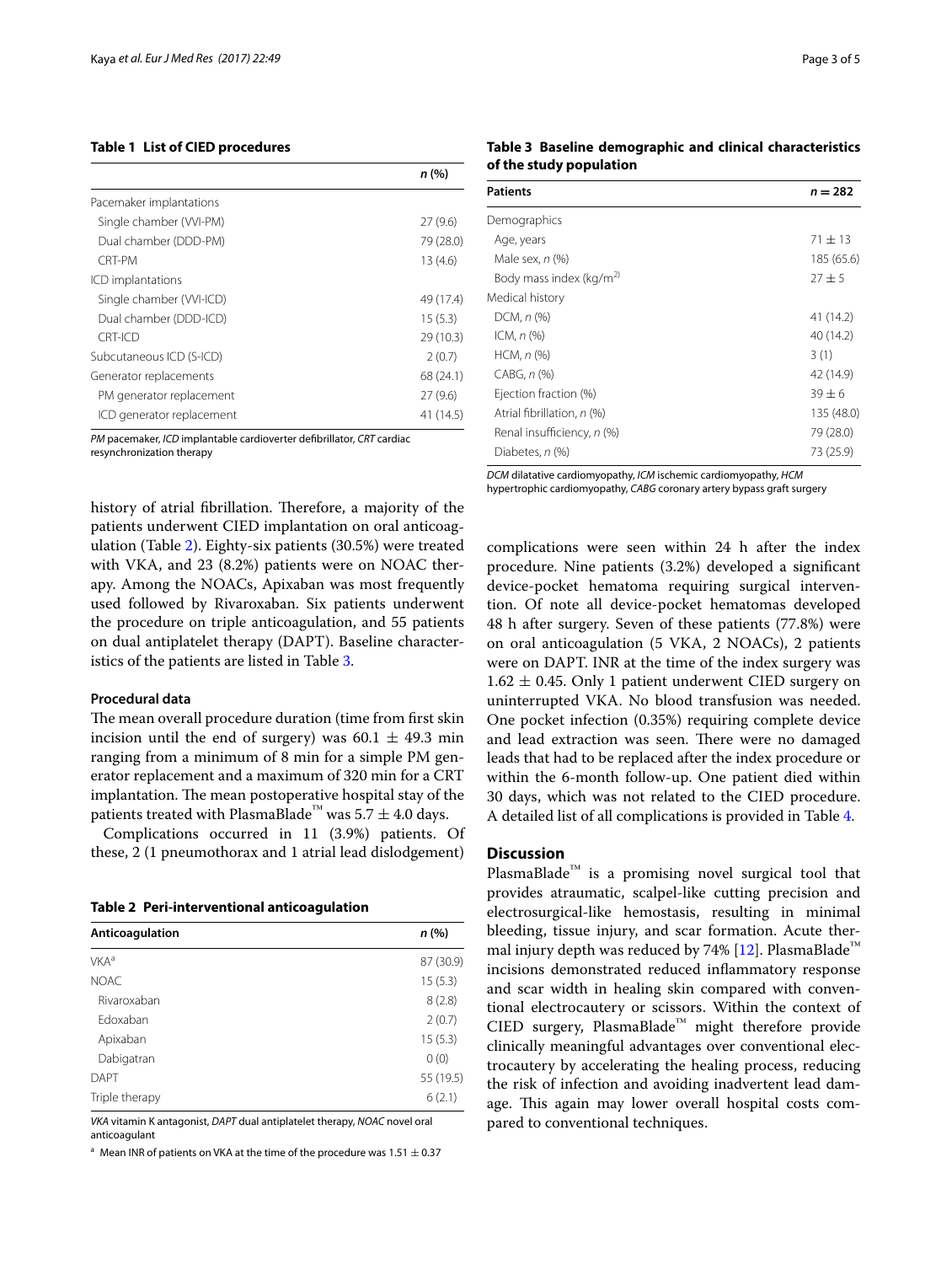#### <span id="page-3-1"></span>**Table 4 Procedure-related data**

| Total procedure time, min                   | 60.1 $\pm$ 49.3 [8; 320] |
|---------------------------------------------|--------------------------|
| Length of postoperative hospital stay, days | $5.7 + 4.0$              |
| Perioperative complications, n (%)          | 11(3.9)                  |
| Pneumothorax, n (%)                         | 1(0.4)                   |
| Lead dislodgement, n (%)                    | 1(0.4)                   |
| Device system infection, n (%)              |                          |
| Superficial infection, n (%)                | 0                        |
| Significant device-pocket hematoma, n (%)   | 9(3.2)                   |
| Lead damage, n (%)                          | 0(0)                     |
|                                             |                          |

There are currently data supporting the use of PlasmaBlade™ in patients undergoing PM or ICD generator replacement [\[13](#page-4-10)]. Generator replacement is associated with the risk of developing pocket hematoma and/or infection and inadvertent damage to the leads, especially when leads have to be freed from surrounding fibrous tissue using conventional electrocautery or scissors. No studies exist evaluating the use of the PlasmaBlade<sup>™</sup> instead of conventional electrocautery for all types of CIED procedures. Our data are the frst to demonstrate that the PlasmaBlade™ can be used instead of conventional electrocautery for de novo CIED implantations and generator replacements with comparable procedure duration and a low risk of wound infections within a follow-up of 6 months compared to the literature.

The overall perioperative complication rate in our population was 3.9% which was mainly attributable to a considerable amount of device-pocket hematomas (3.2%). Considering the fact that 38.7% of the patients were on oral anticoagulation and 19.5% on DAPT, this is most likely a result of the anticoagulation regime, but not a problem associated with the general use of the Plasma-Blade™. Furthermore, the mean INR of patients on VKA at the time of the procedure was  $1.51 \pm 0.37$  [0.99; 2.75] suggesting that only a small amount of patient underwent CIED surgery on uninterrupted VKA. It is most likely that interruption of VKA was contributing to the higher rate of hematomas compared to the literature according to the results of the BRUISE CONTROL study [\[14\]](#page-4-11) and was resulting in a prolonged postoperative hospital stay [[15,](#page-4-12) [16](#page-4-13)].

Despite the above-mentioned advantages of the PlasmaBlade™, the acquisition costs of the PlasmaBlade™ are distinctly higher than those of a conventional electrocautery unit. Further data demonstrating a reduction in the overall complication rate, procedure time, and length of hospital stay translating into cost savings are necessary until PlasmaBlade™ might replace the conventional electrocautery unit.

## **Limitations**

The major limitation of our study is that it is a non-randomized, retrospective single-center study. Furthermore, as PlasmaBlade™ was used in all patients, there was no control group, in which conventional electrocautery as the standard of care was applied. We were indeed able to demonstrate the feasibility and safety of replacing conventional electrocautery by PlasmaBlade™ in a "real-world" setting in all types of CIED procedures, but it remains to be seen whether PlasmaBlade<sup>™</sup> might be superior to conventional electrocautery.

#### **Conclusions**

The use of PEAK PlasmaBlade™ instead of conventional electrocautery during de novo PM and ICD implantations and generator replacements seems to be feasible and is associated with a moderate risk of complications. Further studies comparing PlasmaBlade™ and conventional electrocautery are warranted to evaluate whether PlasmaBlade<sup>™</sup> is superior to conventional electrocautery for CIED procedures.

#### **Authors' contributions**

EK designed the study, performed the operations, and wrote the manuscript. MT and TR were involved in drafting the manuscript and revising it critically for important intellectual content. All authors read and approved the fnal manuscript.

#### **Acknowledgements**

Not applicable.

#### **Competing interests**

The authors declare that they have no competing interests.

#### **Availability of data and materials**

The datasets used and/or analyzed during the current study are available from the corresponding author on reasonable request.

#### **Consent for publication**

Not available.

#### **Ethics approval and consent to participate**

The study was approved by the ethics committee of the faculty of medicine of the University of Duisburg-Essen (Reference No. 17-7731-BO), Germany.

#### **Publisher's Note**

Springer Nature remains neutral with regard to jurisdictional claims in published maps and institutional afliations.

#### Received: 20 September 2017 Accepted: 15 November 2017 Published online: 21 November 2017

#### **References**

<span id="page-3-0"></span>Wilkoff BL, Auricchio A, Brugada J, Cowie M, Ellenbogen KA, Gillis AM, Hayes DL, et al. HRS/EHRA expert consensus on the monitoring of cardiovascular implantable electronic devices (CIEDs): description of techniques, indications, personnel, frequency and ethical considerations. Heart Rhythm. 2008;5:907–25.